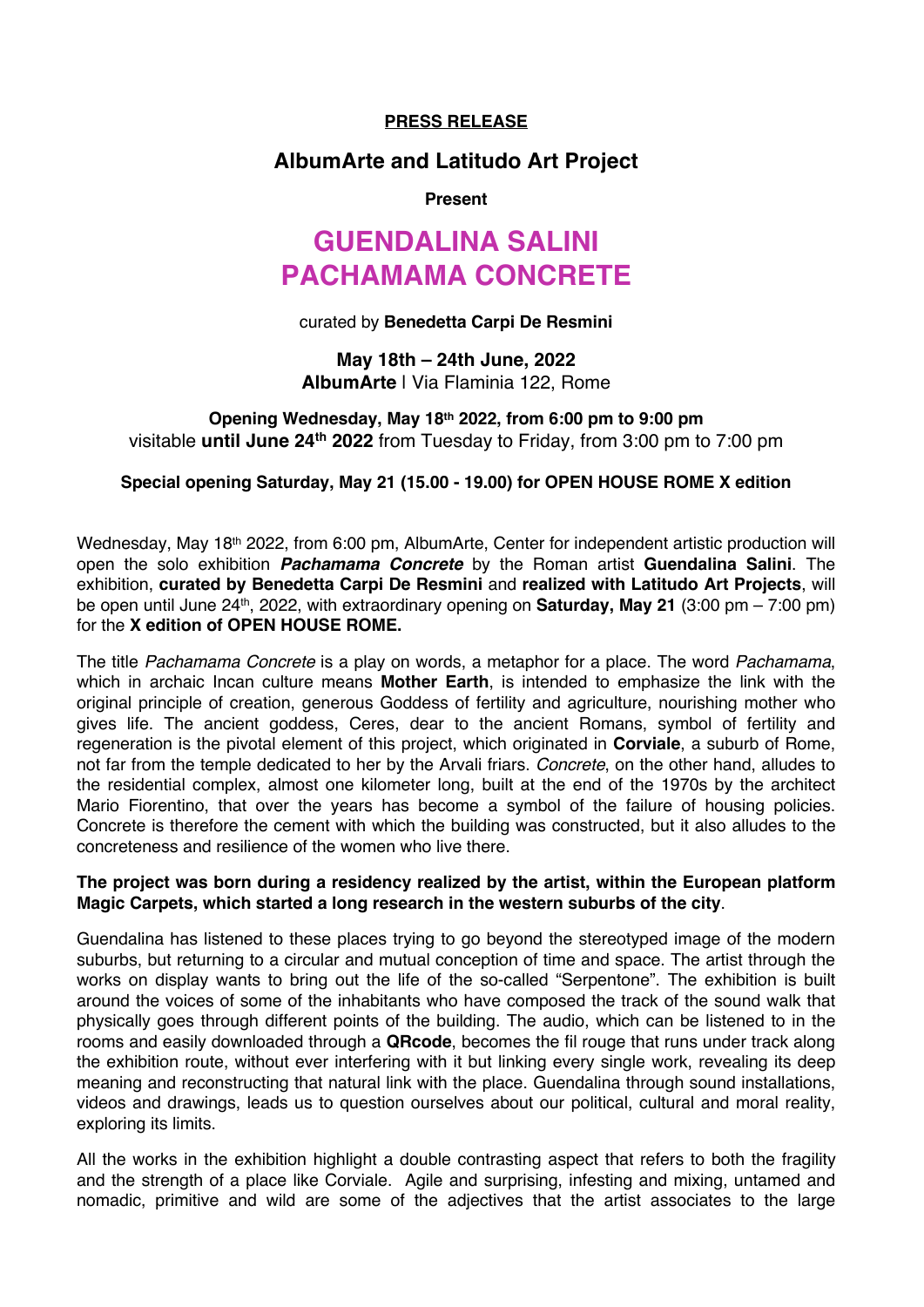**drawings made in pen** during the residency. In addition, an evocative **video** of the immanence and transcendence of the place will be presented, **with original music by Federico Pascucci and performances by Giulia Anita Bari, Carla González, Ambra Chiara Michelangeli, Federico Pascucci, Marco Zenini**.

All the works that the artist has created, some of them on the occasion of this exhibition, start precisely from the principle of circularity and sharing associated with the figure of *Pachamama*, transforming the much-discussed "Serpentone" into that sacred snake often associated with the Goddess in that it is capable of changing its skin and regenerating itself cyclically.

**Guendalina Salini** lives and works in Rome. In her work the artist investigates human action in its everyday life, individual and collective identity. She works with heterogeneous simple, fragile, ephemeral, natural materials, always projecting her gaze beyond appearances. She dwells on the non-protagonists of the story, investigating the point from which the narrative begins, in search of possible new values through installations, videos and performances. She has to his credit several national and international exhibitions. After her studies in London, where she conferred a Master in Fine Art at Middlesex University, she began to exhibit with art galleries and non-profit spaces. Back in Italy, she collaborates with several curators exhibiting in private galleries (Ex Elettrofonica, ST, Francesca Antonini), foundations (Fondazione Fendi, Fondazione Baruchello, Auditorium-Fondazione Musica per Roma), film festivals (Locarno, Rome), Museums (Macro, MAXXI, Italian Geographic Institute), theaters and art fairs (Milan, Turin, Lecce, Paris, London, Istanbul, Buenos Aires), collaborates with the project of the House of Paesology and Aliano Festival designed by writer and poet Franco Arminio. Her research uses different means of expression, from installation to video, collage, drawing, photography, performance. She led several educational workshops and participatory projects collaborating with associations such as Oikos sostenibile, MAAM- Museo dell'altro e dell'altrove, Eccome Fondazione per il Sud, Teatro Valle and Nuovo Cinema Palazzo and organizing several exhibitions and events from below with other artists and performers. In 2017 she founded together with Giulia Anita Bari the association La Frangia with the aim of uniting art and human rights.

# **A project by:**





**In collaboration with:** 



**Cultural partner**



Co-funded by the Creative Europe Programme of the European Union



**Thanks for the wine tasting on the opening day**

**CASALE DEL GIGLIO**